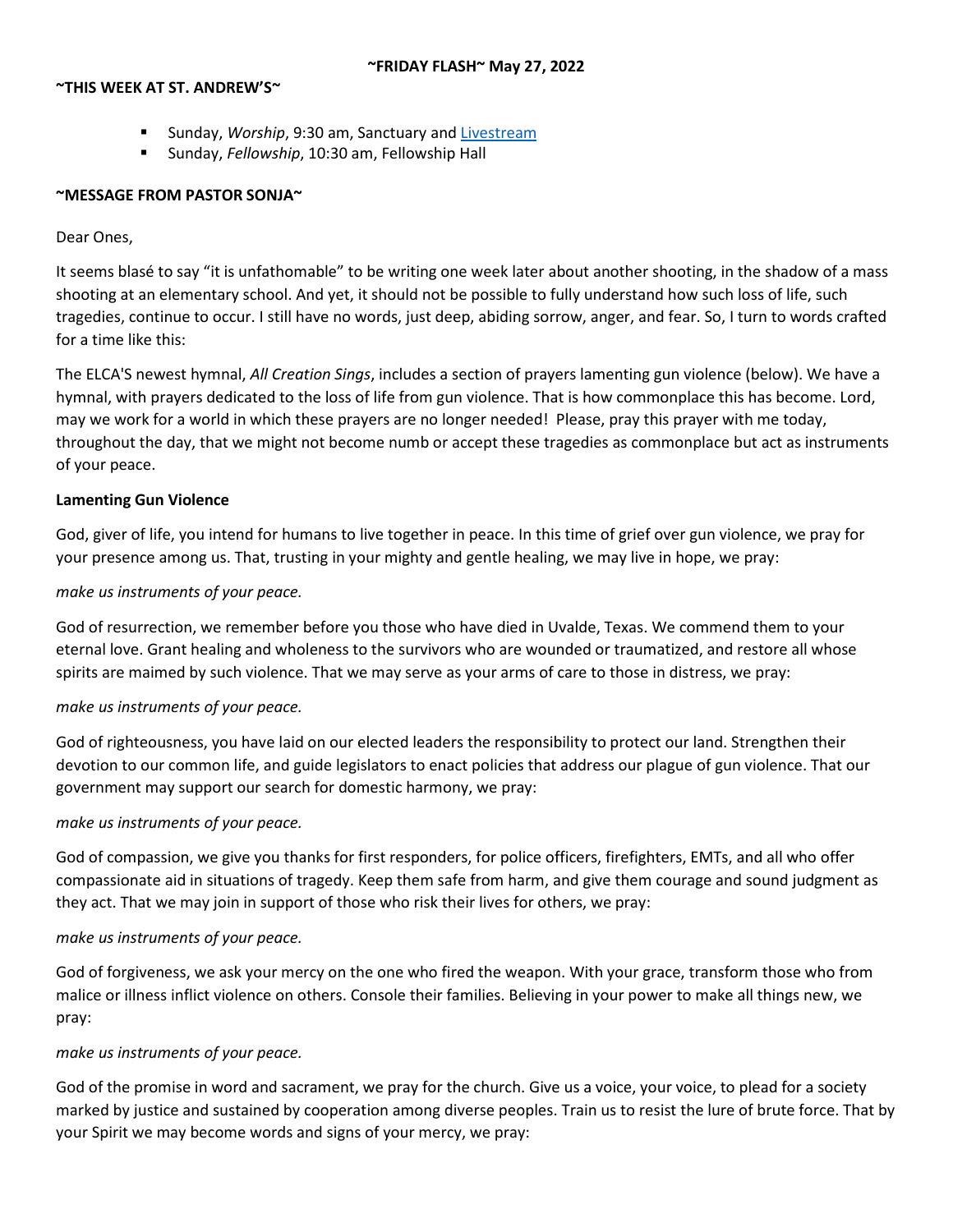## *make us instruments of your peace.*

God of true might and redemptive mercy, receive our prayers, and grant us to become your instruments of peace, through Jesus Christ, our Savior and Lord.

Amen.

From sundaysandseasons.com.

Grace & Peace,

Pastor Sonja

#### **~ANNOUNCEMENTS~**

#### **St. Andrew's Summer Worship Time – 9:30 am**

Summer Worship will be at 9:30 am Sundays through Labor Day. Service and Learning is on break Until September 11.

## **Two Upcoming Opportunities to Support Ukrainian Refugees**

Now is the time for communities across the country to lift a unified voice of welcome and advocacy for immigrants and refugees coming to the United States. Join Lutheran Immigration and Refugee Service (LIRS) as we stand up for welcome and speak up alongside our newest neighbors through Stand Up Speak Up: Solidarity with Ukraine. 

PRAY - Join LIRS on June 2 for Stand Up, Speak Up: An Interfaith Prayer Vigil for Ukraine. Featuring speakers from diverse backgrounds and faith traditions, the vigil offers an opportunity for all to gather and demonstrate support for our Ukrainian neighbors. Attend in-person or via live stream. Register today t[o watch the Zoom livestream.](https://lirs.us14.list-manage.com/track/click?u=1ba26e3c84448d9ea4814c790&id=763fa94bcc&e=5f039eefc1)

ADVOCATE - Reserve your spot for the LIRS National Call-In Day on June 22! You'll receive training resources and a customizable template for calling your elected officials alongside LIRS supporters from across the country. [RSVP for](https://lirs.us14.list-manage.com/track/click?u=1ba26e3c84448d9ea4814c790&id=4b84418df8&e=5f039eefc1)  [National Call-In Day.](https://lirs.us14.list-manage.com/track/click?u=1ba26e3c84448d9ea4814c790&id=4b84418df8&e=5f039eefc1)

## **Happy Spring! Ministry Plant Sale Fundraiser**

This Sunday is the last day of the Pine Ridge Ministry and Tanzania Ministry plant sale! Plants are potted, and ready for sitting on your porch or front steps or nestled in a dull spot in your garden to add some color. Please consider buying some plants to support our Ministries! Thanks!

#### **Ice Cream Social June 5**

Join us for ice cream and company in the fellowship hall on June 5 from 3 pm – 5 pm, coordinated by the Education Committee. We will have many delicious toppings. Come, join the fun!

#### **St. Andrew's Book Club June 14**

We have chosen our next book. "The Book of Longings" by Sue Monk Kidd. It is an extraordinary story set in the first century. It is focused on the life and struggle of a woman during the life of Jesus. It is a reverential approach to the humanity of Jesus. There are a few library copies in the office. We will gather on Tuesday, June 14 at the Village Cooperative, 2525 Bobcat Drive. Linda Hansen will be our host. ALL ARE WELCOME. If you have any questions, call Mary Johnson at 515-231-0716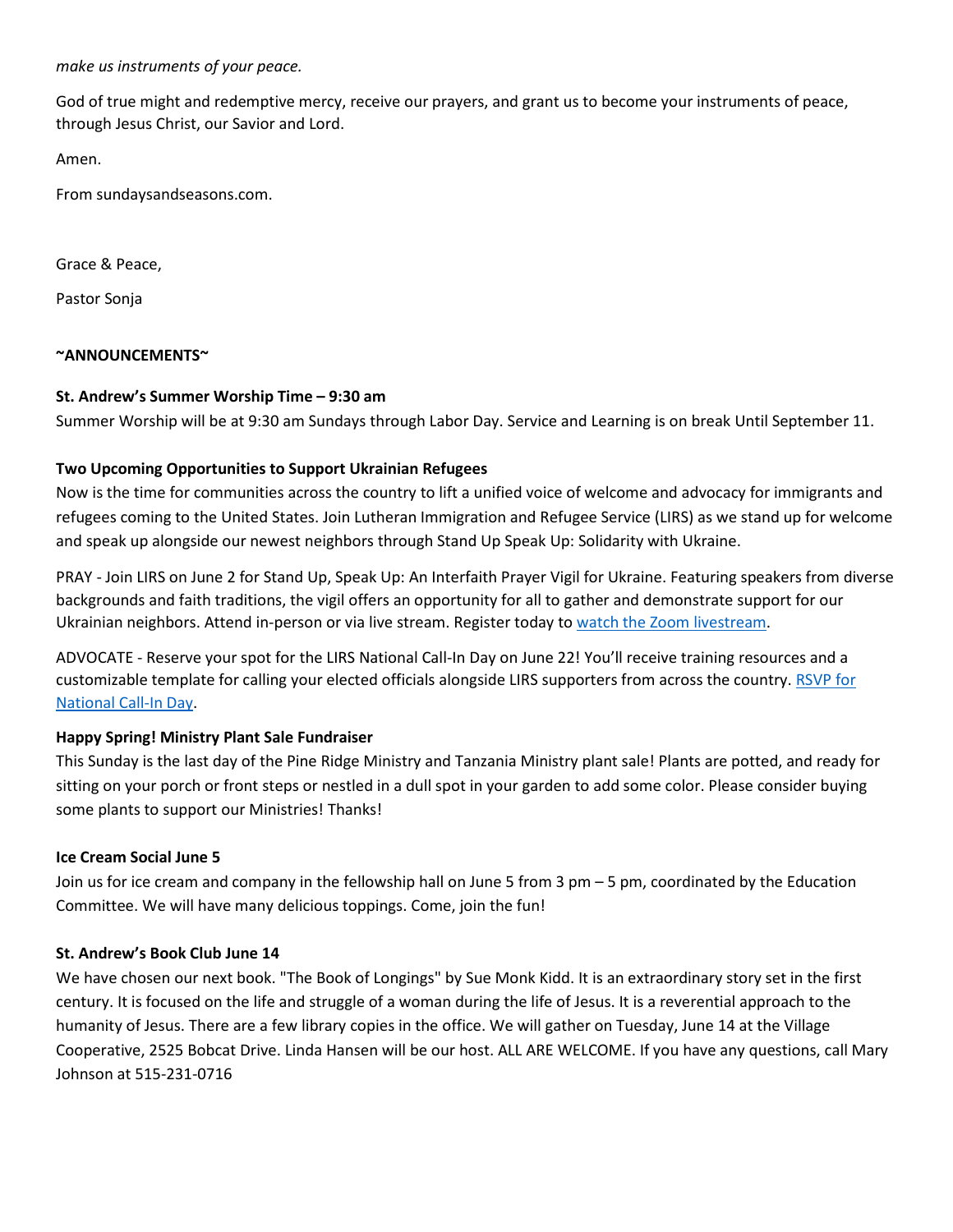## **St. Andrew's Wine Club June 24**

Please join us at the Snus Hill Winery in Madrid on June 24 at about 6:30 pm. Please bring a lawn chair and a snack to share. This is outside on the lawn and there is always an Iowa band. Join us for fun and fellowship. If you have any questions, call Mary Johnson at 515-231-0716

# **Thank You Letter from LSI for Refugee Welcome Kits**

Pastor Sonja and friends at St. Andrew's, Wow!! Thank you for your very generous donation of welcome kits and gift cards that we received yesterday. With your partnership, we will continue to provide programs and services to those new to the U.S. and Iowa. Thank you for helping us welcome the world!! With gratitude, Nancy Strutzenberg, Director of Philanthropy, IRCS

## **Pine Ridge Donations**

Pine Ridge asks that donations be cleaned prior to donation. This allows them to dedicate their energies to sorting and boxing the items for distribution and not spending funds and time to clean the items before taking them to the reservation, getting them into the hands of the people who need them faster. Thank you for your help in this.

## **~NOTABLES~**

**Worship Assistants This Week (5/29/2022)** Assisting Minister – **Laurie Evans** Reader – **Jon Christy** Greeter – **Linda Hansen** Ushers – **Don Boyle, John Kovar** Communion Setup – **Margaret Sherve** Communion Servers – **Janeen Christy, Jon Christy** Tech – **Brent Anderson** Fellowship – **Social Concerns**

**Worship Assistants Next Week (6/5/2022)** Assisting Minister – **Jennie LeGates** Reader – **Margaret Sherve** Greeter – **Betty Beard** Ushers – **Don Boyle** Communion Setup – Communion Servers – **Lynn Miller, Lynnette Jensen**  $Tech -$ Fellowship – **Fellowship**

# **Happy May Anniversary** Natalie & Matt Hilleman (20<sup>th</sup>), Cheryl & Paul White (21<sup>st</sup>)

## **Happy May Birthday to**

Brittney Harryman (2<sup>nd</sup>), Ken Israel (3<sup>rd</sup>), Anita Klocke (10<sup>th</sup>), Nikolas Hawkins (10<sup>th</sup>), Lisa Downs (14<sup>th</sup>), Carla Sacco (15<sup>th</sup>), Natalie Hilleman, (17<sup>th</sup>), Steve Hoifeldt, (18<sup>th</sup>), Scott Gerstenberger (19<sup>th</sup>), Matt Hilleman, (23<sup>rd</sup>), Steve Loucks (23<sup>rd</sup>)

## **~PRAYERS~**

**Annette (Thompson) Bodnar** (niece of Alice Thompson), **Dick and Anita Whitaker** (Parents of Sheri Krumm),**Troy Eagen** (Sharon Anderson's son-in-law), **John Litzel, Libby Litzel Gull, Mark Ekeren** (brother of Sarah Buck), **Jane Ellis, Wayne Thompson** (brain tumor), **Marilyn Saunders** (Gene Pollmann's sister), **Alice Becher** (Stephen Loucks' mother), **Marjorie Allison, Gene Takle, Lou Jordan** (Dagmar Frank's cousin), **Nancy Owen** (Carol Putz's cousin, battling cancer), **Roxanne Labandz** (niece of Alice Thompson), **Pat Fawcett, Kolleen Tweed Sogard** (daughter of Violet & Maynard Tweed), **Robert Pollmann** (Gene Pollmann's brother), **Mike & Kayla Endorf** (cousins of Dagmar Frank), **Joan Dubberke, Diane** (Carol Putz's sister w/long COVID), **Lester & Alycia Carlsborg, Ben Buck, Stu Endorf** (Dagmar Frank's cousin), **James Loritz** (nephew of Alice Thompson), **Shirley Parsons, Karen Hardy** (Rita Peterson's sister), **Courtney Anderson, June Larrow** (Gayle Osterberg's sister), **Susan Teas,** the family of Lois Rand (Sarah Buck's Mother).

For all those suffering from loneliness and grief, addiction and illness-both mental and physical, poverty and need, war and strife; we pray to the Lord to bless them and give them peace. We continue to pray for the health and needs of the